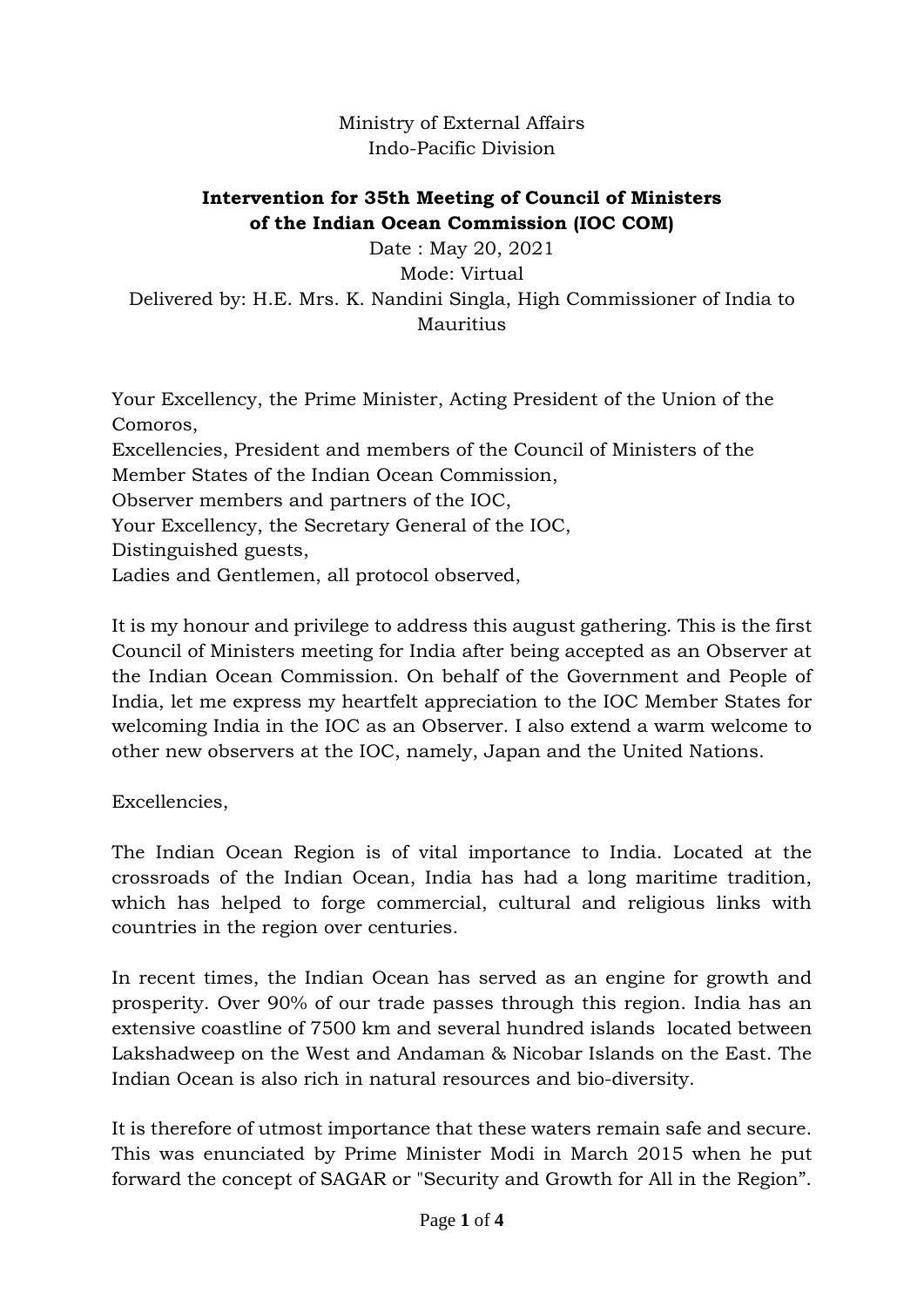SAGAR underpins our vision of the Indian Ocean region and the greater Indo-Pacific, as a region of peace & prosperity, based on a climate of trust and transparency, respect for international maritime rules, sensitivity to each other's interests, peaceful resolution of disputes and enhanced maritime cooperation. A rules-based order will ensure that all have equal access as a right under international law to the use of common spaces such as the sea and air.

## Excellencies,

The Indian Ocean Commission is one of the oldest and leading multilateral organisations in the Indian Ocean Region. It has achieved commendable success under the four Axes identified for cooperation, namely, Peace and Security; Enhanced Economic Integration; Environment and Sustainable Development; and Human development. These are areas to which India attaches great importance and where India is closely cooperating with countries in the Indian Ocean Region, including members of the IOC. There is an evident synergy in the activities undertaken by IOC and India in the context of the Indian Ocean. Through its association with the IOC as an Observer, India would be able to contribute to the Commission's overall objectives in the identified areas of regional cooperation. We would like to work together with IOC on our shared priorities and build complementarities with our bilateral and regional initiatives in the Indian Ocean Region.

With these underlying objectives, we look forward to work with IOC in several priority areas. For example, in the area of Maritime Safety and Security, we would like to depute an Indian Liaison Officer at the Regional Maritime Information Fusion Centre in Madagascar for greater coordination and sharing information. A safer Indian Ocean would complement our efforts to promote greater regional connectivity through various initiatives.

In the area of Humanitarian Assistance and Disaster Relief (HADR), India has good experience as a first responder in providing disaster relief to countries in the region. We hope to explore cooperation with IOC in this area. In recent times, India has also provided COVID relief in the form of medicines, medical supplies and vaccines to countries of the Indian Ocean Region. We have a Tsunami Early Warning System in the Indian Ocean and have taken the lead in evolving common guidelines for HADR and Search and Rescue in the Indian Ocean region. We are also collaborating with interested countries for promoting resilient infrastructure to support sustainable development under the Coalition for Disaster Resilient Infrastructure (CDRI).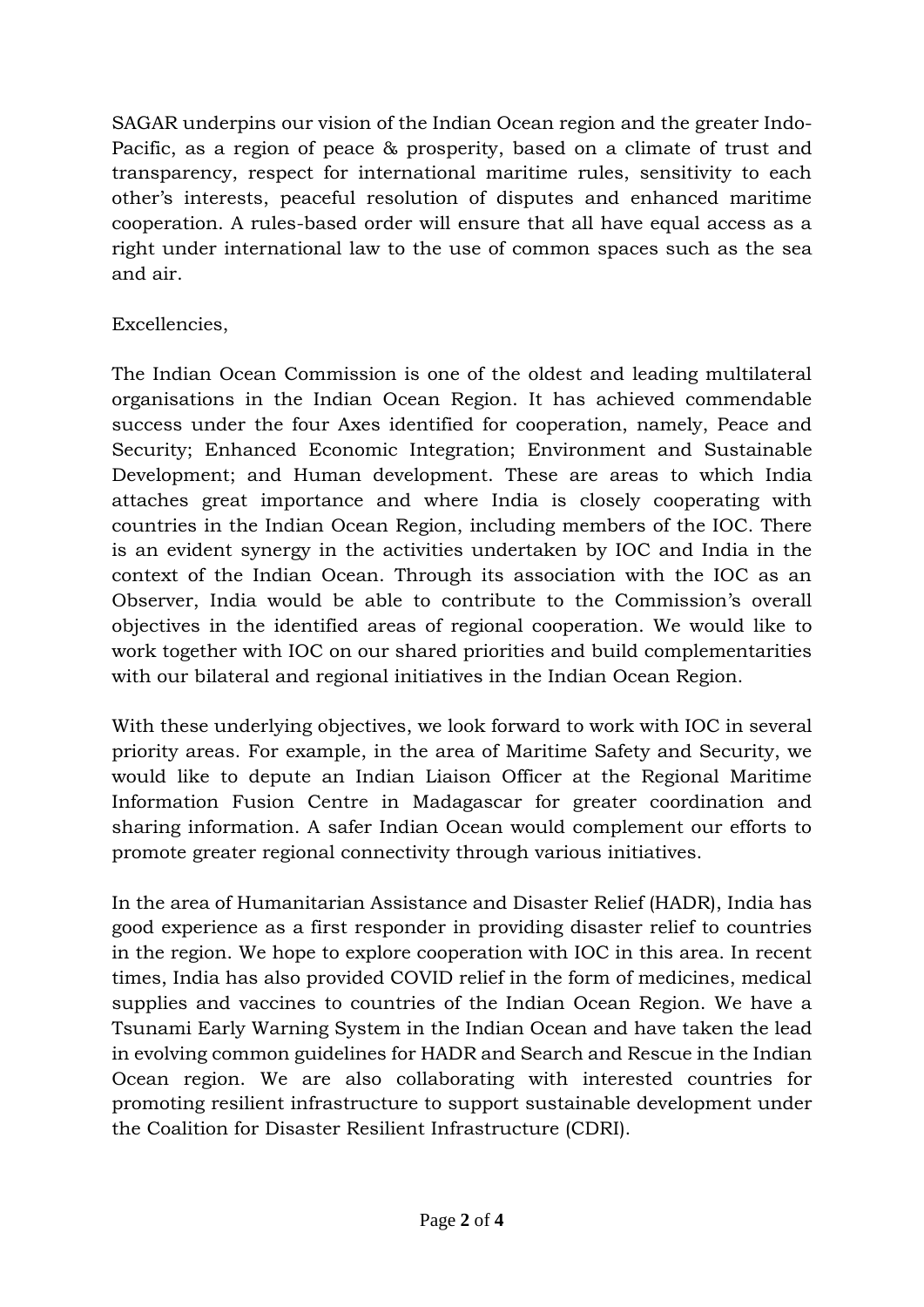Environmental protection, conservation of bio-diversity and climate action is another focus area for India in the Indian Ocean region. India is today one of the few countries, which is on track to meet its mitigation commitments under the Paris Agreement. We see great scope for cooperation with IOC on Climate Change and promotion of Blue Economy, including sustainable development of ocean resources, coastal communities, fisheries and tourism.

India has long history of cultural and people-to-people exchanges with the Indian Ocean Region countries. We would like to further strengthen this people-to-people connect by expanding exchanges among youth, women, media, artists, academics, scholars, etc. We look forward to working with the IOC in the area of training & capacity building, for promoting institutional linkages between think tanks and universities, enhancing academic collaborations and R&D activities.

## Excellencies,

India's pivot to the Indian Ocean region is natural, given its geography and shared historical and cultural heritage. India is actively involved in various regional organizations in the Indian Ocean Region and the wider Indo-Pacific, including the Indian Ocean Rim Association, Indian Ocean Naval Symposium (IONS), BIMSTEC and all the way to ASEAN. We would be happy to broaden cooperation among various regional mechanisms of the Indian Ocean Region and work for optimum utilisation of available resources to ensure security and growth for all in the region.

## Excellencies,

As you may be aware, in 2019, India announced the Indo-Pacific Oceans' Initiative (IPOI) as a collaborative endeavour for countries to work together towards cooperative solutions to common challenges in the Indo-Pacific region, of which the Indian Ocean is an intrinsic part. The IPOI envisages a free, open, inclusive and rules based Indo-Pacific, and focuses on seven central pillars of cooperation covering Maritime Security; Marine Ecology; Maritime Resources; Capacity Building & Resource Sharing; Disaster Risk Reduction & Management; Science, Technology & Academic Cooperation; and Trade, Connectivity & Maritime Transport. These seven pillars have great resonance with the priority areas of IOC and we would be happy to collaborate with IOC in further building upon this convergence.

## Excellencies,